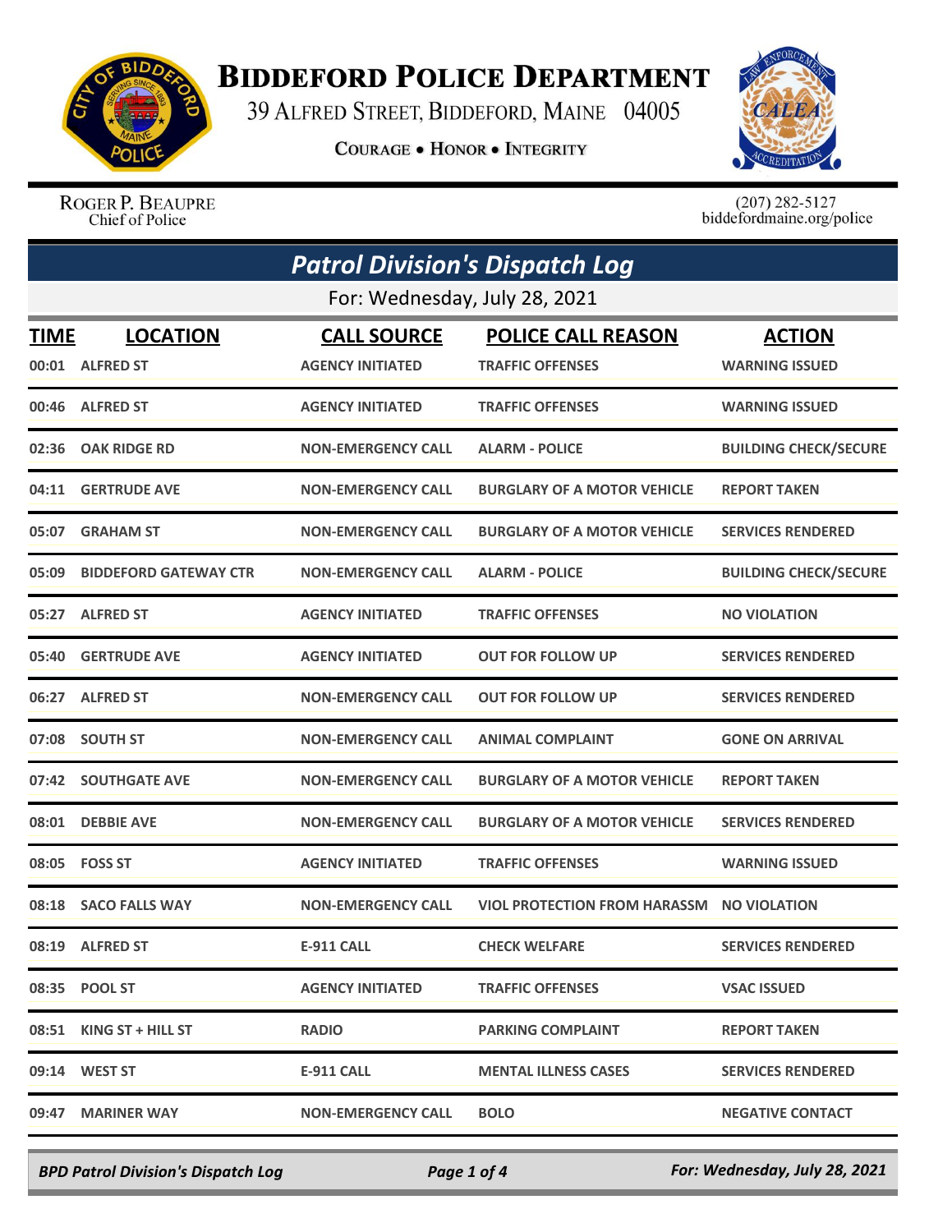| <b>TIME</b> | <b>LOCATION</b>                                                                                                | <b>CALL SOURCE</b>                                   | <b>POLICE CALL REASON</b>                                        | <b>ACTION</b>             |  |
|-------------|----------------------------------------------------------------------------------------------------------------|------------------------------------------------------|------------------------------------------------------------------|---------------------------|--|
|             | 09:59 BRADBURY ST                                                                                              | <b>E-911 CALL</b>                                    | <b>ASSAULT</b>                                                   | <b>REPORT TAKEN</b>       |  |
|             | 10:18 ALFRED ST                                                                                                | <b>E-911 CALL</b>                                    | <b>CHECK WELFARE</b>                                             | <b>SERVICES RENDERED</b>  |  |
|             | <b>10:28 PIKE ST</b>                                                                                           | <b>NON-EMERGENCY CALL</b>                            | <b>BURGLARY</b>                                                  | <b>REPORT TAKEN</b>       |  |
|             | 11:00 ALFRED ST                                                                                                | <b>NON-EMERGENCY CALL</b>                            | <b>CHECK WELFARE</b>                                             | <b>NEGATIVE CONTACT</b>   |  |
|             | 11:27 MT PLEASANT ST                                                                                           | <b>NON-EMERGENCY CALL</b>                            | <b>MENTAL ILLNESS CASES</b>                                      | <b>SERVICES RENDERED</b>  |  |
|             | 11:50 WENTWORTH ST + YORK CT                                                                                   | <b>NON-EMERGENCY CALL</b>                            | <b>BOLO</b>                                                      | <b>GONE ON ARRIVAL</b>    |  |
|             | 11:50 ALFRED ST                                                                                                | <b>E-911 CALL</b>                                    | <b>SUSPICION</b>                                                 | <b>SUMMONS ISSUED</b>     |  |
|             | DEFENDANT: DANIEL A FOX  AGE: 35  RESIDENT OF: ARUNDEL, ME                                                     |                                                      |                                                                  |                           |  |
|             |                                                                                                                | CHARGE: OPERATING WHILE LICENSE SUSPENDED OR REVOKED |                                                                  |                           |  |
|             | CHARGE: SALE/USE OF DRUG PARAPHERNALIA                                                                         |                                                      |                                                                  |                           |  |
|             | CHARGE: VIOLATING CONDITION OF RELEASE                                                                         |                                                      |                                                                  |                           |  |
|             | 11:58 FORTUNES ROCKS RD                                                                                        | <b>NON-EMERGENCY CALL</b>                            | <b>MENTAL ILLNESS CASES</b>                                      | <b>SERVICES RENDERED</b>  |  |
|             | 12:09 HERON COVE                                                                                               | <b>NON-EMERGENCY CALL</b>                            | <b>PARKING COMPLAINT</b>                                         | <b>SERVICES RENDERED</b>  |  |
|             | 12:20 MAIN ST + HILL ST                                                                                        | <b>E-911 CALL</b>                                    | <b>ASSIST WITH VEHICLE CRASH - FIRE</b>                          | <b>STATE FORM TAKEN</b>   |  |
|             | 12:45 MARINER WAY                                                                                              | <b>E-911 CALL</b>                                    | 911 MISUSE                                                       | <b>SERVICES RENDERED</b>  |  |
|             | 13:05 ALFRED ST                                                                                                | E-911 CALL                                           | ASSIST WITH MEDICAL W/ ENGINE TRANSPORT TO HOSPITAL              |                           |  |
|             | 13:21 ALFRED ST                                                                                                | AGENCY INITIATED PAPERWORK                           |                                                                  | <b>SUMMONS ISSUED</b>     |  |
|             |                                                                                                                |                                                      | DEFENDANT: SOPHIA P MORELLI  AGE: 30  RESIDENT OF: WESTBROOK, ME |                           |  |
|             | <b>CHARGE: FAILURE TO REGISTER VEHICLE</b>                                                                     |                                                      |                                                                  |                           |  |
|             | DEFENDANT: SUE-ELLEN R HOWARD  AGE: 46  RESIDENT OF: BIDDEFORD, ME<br><b>CHARGE: TRESPASS BY MOTOR VEHICLE</b> |                                                      |                                                                  |                           |  |
|             | <b>13:26 PIKE ST</b>                                                                                           | <b>NON-EMERGENCY CALL</b>                            | <b>PARKING COMPLAINT</b>                                         | <b>SERVICES RENDERED</b>  |  |
|             | 13:35 SOUTH ST                                                                                                 | <b>NON-EMERGENCY CALL</b>                            | <b>PAPERWORK</b>                                                 | <b>NO ACTION REQUIRED</b> |  |
|             | 13:53 ELM ST + TAYLOR ST                                                                                       | <b>WALK-IN AT STATION</b>                            | <b>ARTICLES LOST/FOUND</b>                                       | <b>REPORT TAKEN</b>       |  |
|             | 14:21 CUTTS ST                                                                                                 | <b>NON-EMERGENCY CALL</b>                            | <b>HARASSMENT</b>                                                | <b>REPORT TAKEN</b>       |  |
|             | 14:28 ST MARYS ST                                                                                              | <b>NON-EMERGENCY CALL</b>                            | <b>JUVENILE OFFENSES</b>                                         | <b>UNFOUNDED</b>          |  |
|             | 14:33 ELM ST                                                                                                   | <b>NON-EMERGENCY CALL</b>                            | <b>DOMESTIC COMPLAINTS</b>                                       | <b>REPORT TAKEN</b>       |  |
|             | 15:06 MYRTLE ST                                                                                                | <b>NON-EMERGENCY CALL</b>                            | <b>CHECK WELFARE</b>                                             | <b>REPORT TAKEN</b>       |  |
|             | 15:24 ELM ST                                                                                                   | <b>AGENCY INITIATED</b>                              | <b>OUT FOR FOLLOW UP</b>                                         | <b>SERVICES RENDERED</b>  |  |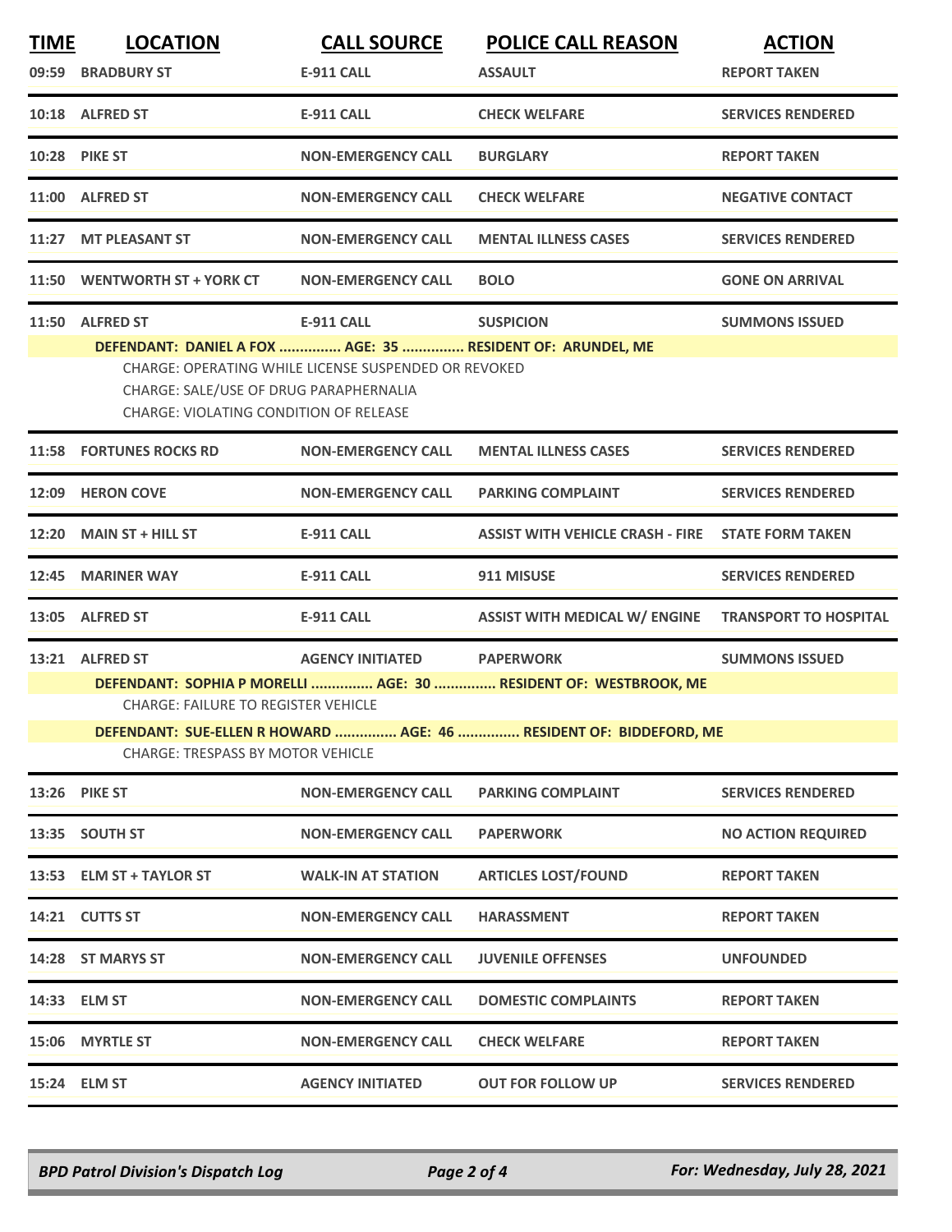|       | 15:30 ALFRED ST                            | <b>AGENCY INITIATED</b>   | <b>TRAFFIC OFFENSES</b>                                           | <b>SUMMONS ISSUED</b>    |  |
|-------|--------------------------------------------|---------------------------|-------------------------------------------------------------------|--------------------------|--|
|       |                                            |                           | DEFENDANT: DONALD DAIGNEAULT  AGE: 70  RESIDENT OF: SACO, ME      |                          |  |
|       | <b>CHARGE: FAILURE TO REGISTER VEHICLE</b> |                           |                                                                   |                          |  |
|       | 15:37 OAKWOOD LN                           | E-911 CALL                | <b>MENTAL ILLNESS CASES</b>                                       | <b>SERVICES RENDERED</b> |  |
|       | 15:41 PROSPECT ST                          | <b>NON-EMERGENCY CALL</b> | <b>OUT FOR FOLLOW UP</b>                                          | <b>SERVICES RENDERED</b> |  |
|       | 15:50 MAIN ST                              | <b>E-911 CALL</b>         | <b>DRINKING IN PUBLIC</b>                                         | <b>PAPERWORK SERVED</b>  |  |
|       | 15:51 CUTTS ST                             | <b>NON-EMERGENCY CALL</b> | <b>CHECK WELFARE</b>                                              | <b>SERVICES RENDERED</b> |  |
|       | 15:51 ELM ST                               | <b>NON-EMERGENCY CALL</b> | <b>BOLO</b>                                                       | <b>NEGATIVE CONTACT</b>  |  |
|       | 15:52 ELM ST                               | <b>NON-EMERGENCY CALL</b> | <b>DOMESTIC COMPLAINTS</b>                                        | <b>REPORT TAKEN</b>      |  |
|       | <b>15:53 CATHEDRAL OAKS DR</b>             | <b>E-911 CALL</b>         | <b>SUSPICION</b>                                                  | <b>SERVICES RENDERED</b> |  |
|       | <b>16:13 WENTWORTH ST</b>                  | <b>NON-EMERGENCY CALL</b> | <b>TRAFFIC OFFENSES</b>                                           | <b>SERVICES RENDERED</b> |  |
|       | 16:16 ELM ST                               | <b>NON-EMERGENCY CALL</b> | <b>ANIMAL COMPLAINT</b>                                           | <b>NEGATIVE CONTACT</b>  |  |
|       | <b>16:19 SOUTH ST</b>                      | <b>NON-EMERGENCY CALL</b> | <b>SUSPICION</b>                                                  | <b>REPORT TAKEN</b>      |  |
|       | 17:13 MAIN ST + ADAMS ST                   | <b>NON-EMERGENCY CALL</b> | <b>BOLO</b>                                                       | <b>NEGATIVE CONTACT</b>  |  |
|       | 17:31 SOUTH ST                             | <b>AGENCY INITIATED</b>   | <b>TRAFFIC OFFENSES</b>                                           | <b>WARNING ISSUED</b>    |  |
|       | 17:32 ALFRED ST + ELM ST                   | <b>E-911 CALL</b>         | <b>ASSIST WITH VEHICLE CRASH - FIRE</b>                           | <b>SERVICES RENDERED</b> |  |
|       | 17:33 WEST ST + HILL ST                    | <b>E-911 CALL</b>         | <b>ROAD HAZARD</b>                                                | <b>SERVICES RENDERED</b> |  |
|       | 17:40 ALFRED ST                            | <b>NON-EMERGENCY CALL</b> | <b>WEAPONS</b>                                                    | <b>SERVICES RENDERED</b> |  |
| 17:59 | <b>GERTRUDE AVE</b>                        | <b>NON-EMERGENCY CALL</b> | <b>BURGLARY OF A MOTOR VEHICLE</b>                                | <b>REPORT TAKEN</b>      |  |
| 18:08 | <b>ELM ST</b>                              | <b>NON-EMERGENCY CALL</b> | <b>DISTURBANCE / NOISE</b>                                        | <b>REPORT TAKEN</b>      |  |
| 18:16 | <b>MYRTLE ST</b>                           | <b>NON-EMERGENCY CALL</b> | <b>OUT FOR FOLLOW UP</b>                                          | <b>SERVICES RENDERED</b> |  |
| 18:52 | <b>MARSHALL AVE</b>                        | <b>NON-EMERGENCY CALL</b> | <b>SUSPICION</b>                                                  | <b>NEGATIVE CONTACT</b>  |  |
| 19:16 | <b>GRAHAM ST + ALFRED ST</b>               | <b>AGENCY INITIATED</b>   | <b>DISABLED VEHICLE</b>                                           | <b>SUMMONS ISSUED</b>    |  |
|       |                                            |                           | DEFENDANT: JUVENILE - A  AGE: 17  RESIDENT OF: SOUTH PORTLAND, ME |                          |  |
|       | CHARGE: OPERATE VEHICLE WITHOUT LICENSE    |                           |                                                                   |                          |  |

**TIME LOCATION CALL SOURCE POLICE CALL REASON ACTION**